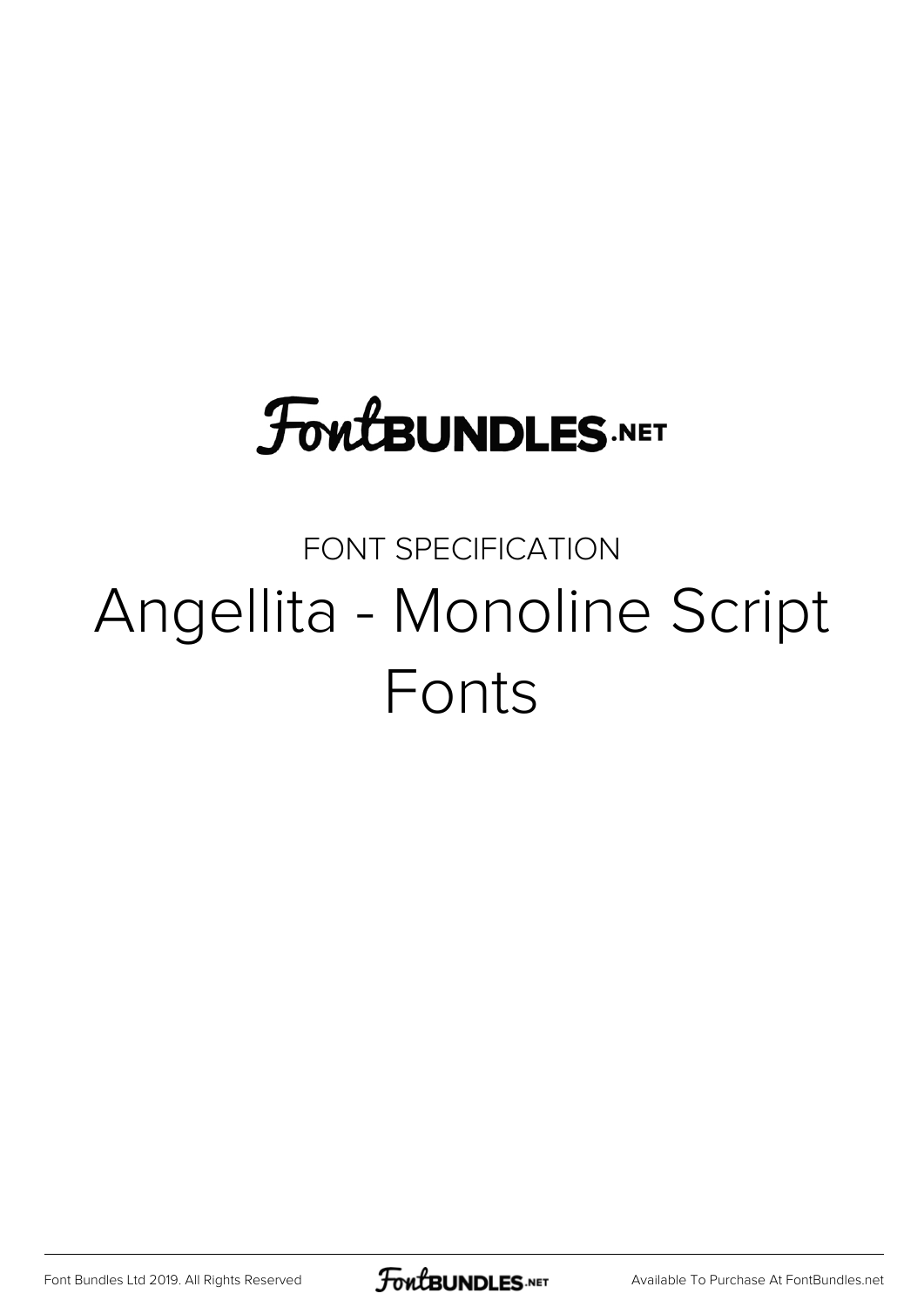## Angellita - Regular

**Uppercase Characters** 

 $\frac{1}{2}\int_{0}^{1}$ 

Lowercase Characters

abodefghijklmnopgrstuv

 $w$  x y z

**Numbers** 

0123456789

Punctuation and Symbols

 $$ \div$$  $1/\sqrt{2}$  $\overline{\mathcal{X}}$  $\ll$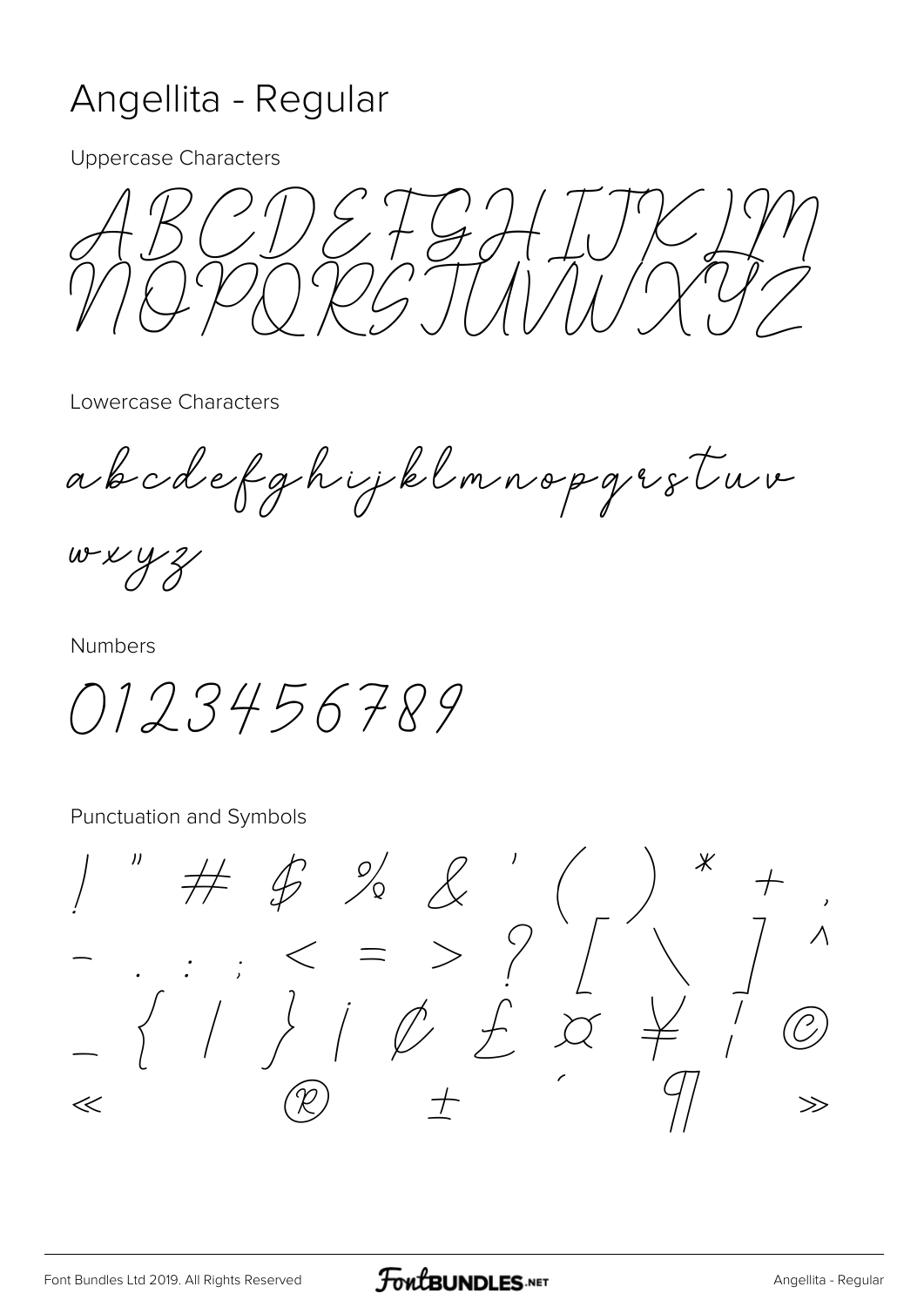À Á Â Ã Ä ÅÆÇ È É Ê Ë Ì Í Î Ï Ð Ñ Ò Ó Ô Õ Ö × Ø Ù Ú  $U \cup U \cup V \cup V$  à á â ä å æ ç è é ê ë ì í î ï ð ñ ò ó ô õ